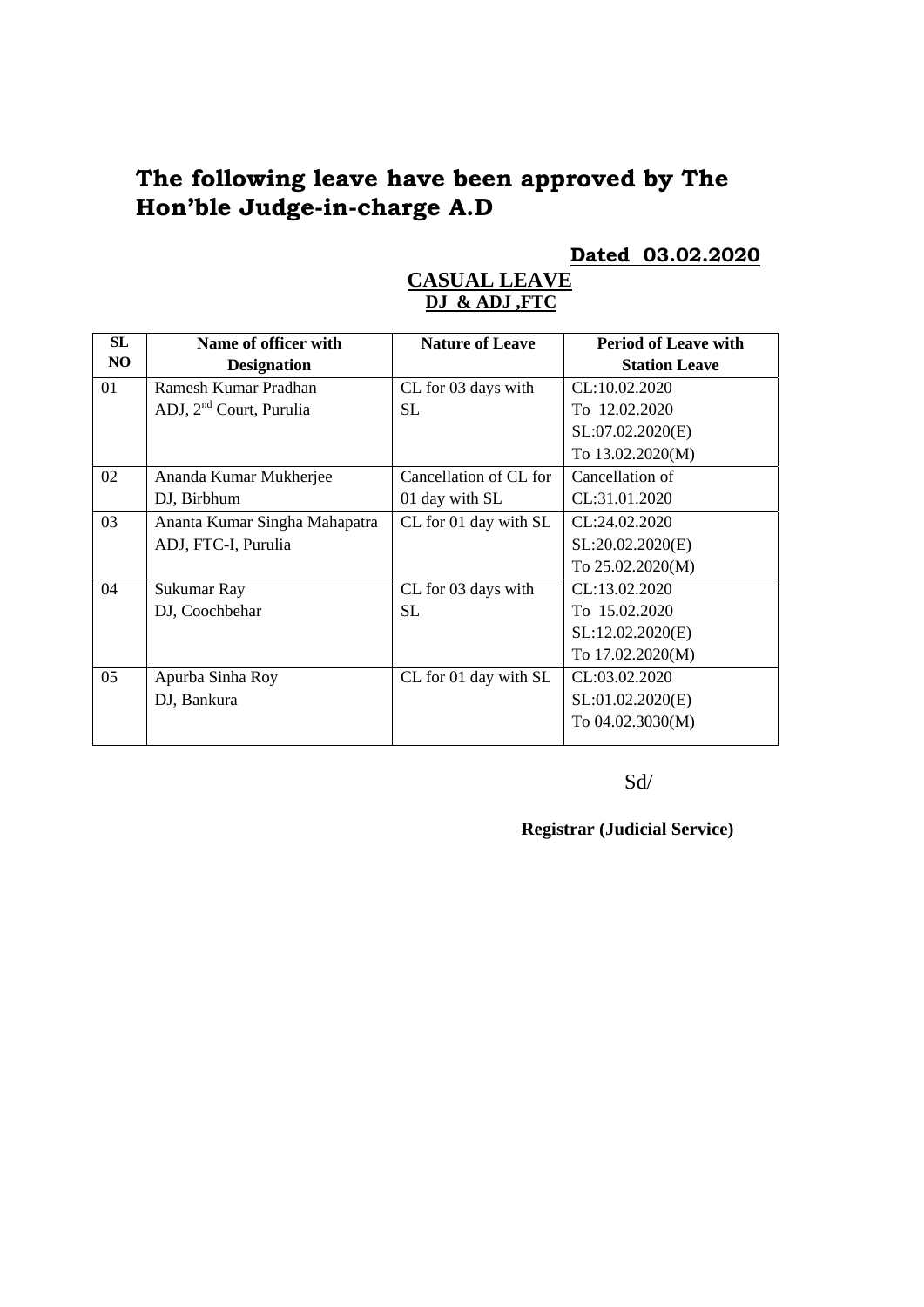# **The following leave have been approved by The Hon'ble Judge-in-charge A.D**

**SL NO Name of officer with Designation Nature of Leave Period of Leave with Station Leave**  01 Arpan Kumar Chattopadhyay Judge, Spl Court (I.E.Act)- ADJ, Murshidabad CL for 01 day with SL CL:24.01.2020 SL:23.01.2020(M) To 25.01.2020(M) CL for 01 day with SL CL:28.01.2020 SL:28.01.2020(M) To 30.01.2020(E) 02 Ashutosh Kumar Singh ADJ, Diamond Harbour,  $24pgs(S)$ CL for 02 days with SL CL:27.01.2020, 28.01.2020 SL:26.01.2020 (after flag hoisting ceremony) To 30.01.2020(M) 03 Bibhuti Naryan Singh ADJ, FTC-III, Berhampore, Murshidabad CL for 02 days with SL CL:21.01.2020, 22.01.2020 SL:20.01.2020(E) To 24.01.2020(M) 04 Gour Sundar Banerjee ADJ, FTC-II, Howrah CL for 01 day CL:24.01.2020 05 Indranil Adhikari ADJ,  $3^{\text{rd}}$  (Spl.) Court, Jalpaiguri CL for 02 days CL:13.01.2020, 14.01.2020 06 Partha Pratim Das ADJ, Redesignated Court, CL for 02 days with SL CL:27.01.2020, 28.01.2020

> SL:26.01.2020 (E) To 30.01.2020(N)

(30.01.2020-Local holiday)

Bankura

## **CASUAL LEAVE DJ & ADJ ,FTC**

**Dated 03.02.2020**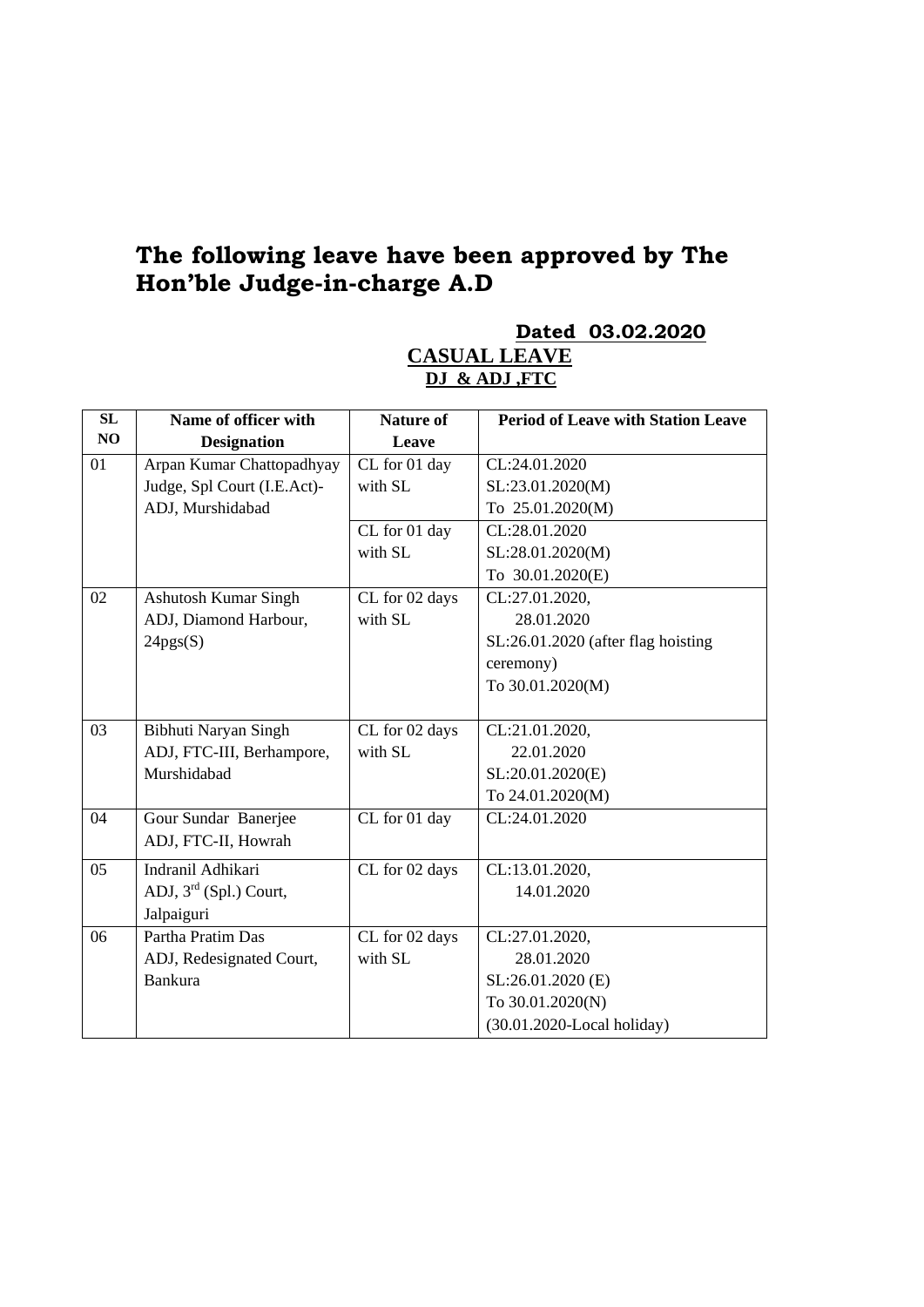| 07 | Ramendra Nath Makhal<br>ADJ, FTC, Baruipur,<br>24pgs(S) | CL for 01 day  | CL:20.01.2020             |
|----|---------------------------------------------------------|----------------|---------------------------|
| 08 | Suparna Ray                                             | CL for 01 day  | CL:20.01.2020             |
|    | ADJ, 2 <sup>nd</sup> Court, Balurghat,                  | with SL        | SL:18.01.2020(E)          |
|    | Dakshin Dianjpur                                        |                | To 21.01.2020(M)          |
| 09 | Yogita Gaurisaria                                       | CL for 01 day  | CL:17.01.2020             |
|    | ADJ, Nabadwip, Nadia                                    |                |                           |
| 10 | Madan Mohan Mishra                                      | CL for 01 day  | CL:20.01.2020             |
|    | ADJ, FTC-III, Barrackpore,                              |                |                           |
|    | 24pgs(N)                                                |                |                           |
| 11 | Sk.Mohammad Reza                                        | CL for 02 days | CL:27.01.2020,            |
|    | ADJ, Gangarampur at                                     | with SL        | 28.01.2020                |
|    | Buniadpur, Dakshin Dinajpur                             |                | SL:26.01.2020(E)          |
|    |                                                         |                | To 31.01.2020(M)          |
|    |                                                         |                | (30.01.2020-Local holiday |
| 12 | Ajeya Matilal                                           | CL for 01 day  | CL:30.01.2020             |
|    | DJ, Purba Medinipur                                     | with SL        | SL:28.01.2020(E)          |
|    |                                                         |                | To 31.01.2020(M)          |
| 13 | Har Govind Singh                                        | CL for 01 day  | CL:30.01.2020             |
|    | DJ, Purulia                                             | with SL        | SL:28.01.2020(E)          |
|    |                                                         |                | To 31.01.2020(M)          |
| 14 | Prasenjit Biswas                                        | CL for 02 days | CL:31.01.2020,            |
|    | Chief Judge, City Sessions                              | with SL        | 01.02.2020                |
|    | Court, Calcutta                                         |                | SL:28.01.2020(E)          |
|    |                                                         |                | To 03.02.3030(M)          |
| 15 | Daman Prosad Biswas                                     | CL for 01 day  | CL:30.01.2020             |
|    | ADJ, 5 <sup>th</sup> Court, Malda                       | with SL        | SL:28.01.2020(E)          |
|    |                                                         |                | To 31.01.2020(M)          |

/ 2 /

 $S \, d/$ 

**Registrar (Judicial Service)**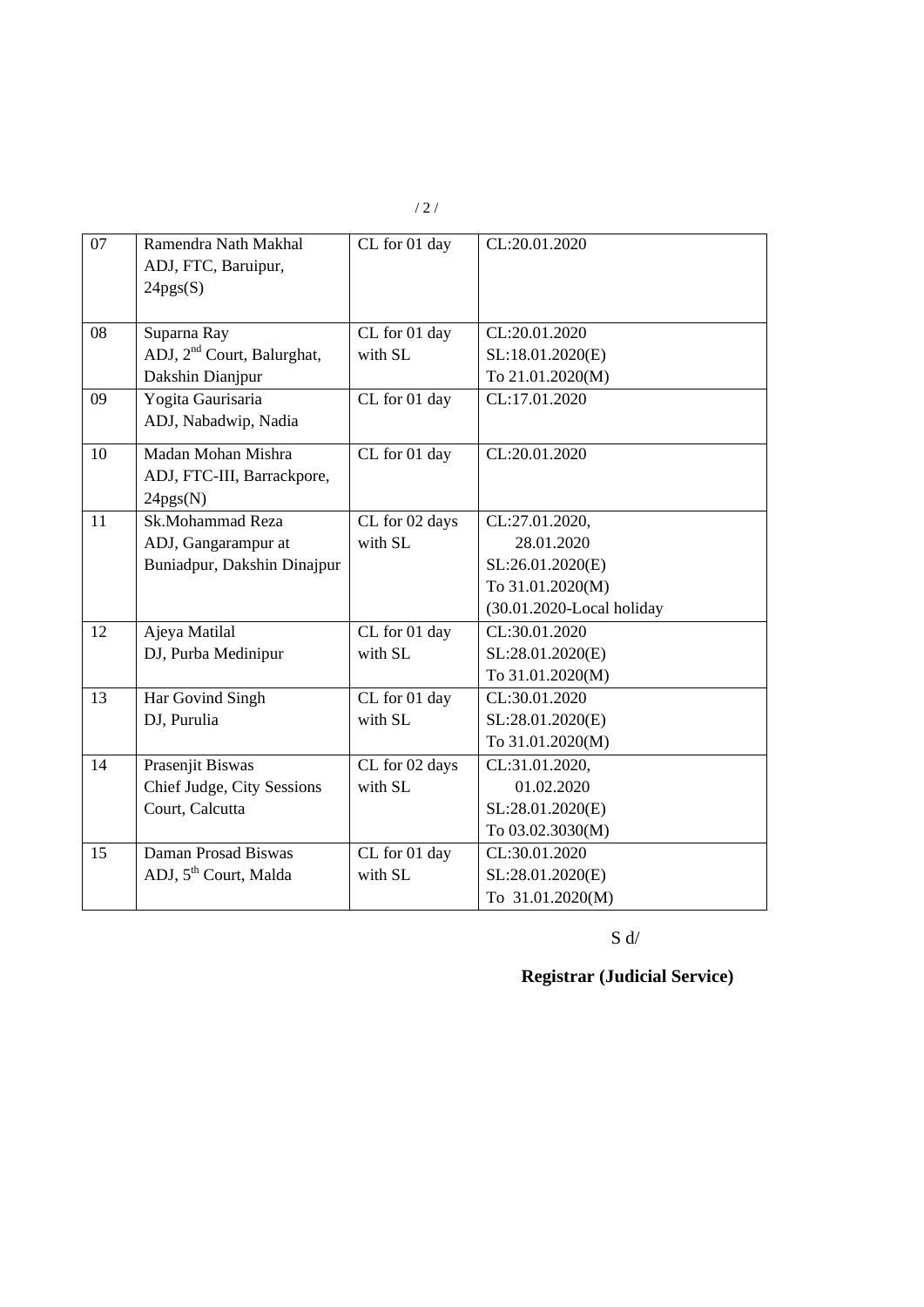#### **The following leave have been approved by the Hon'ble Judge-in-Charge A.D.**  Date-03.02.2020

# **DJ,ADJ**

| SL<br>N <sub>O</sub> | Name of officer with Designation          | <b>Nature of</b><br>Leave | <b>Period of Leave with</b><br><b>Station Leave</b> |
|----------------------|-------------------------------------------|---------------------------|-----------------------------------------------------|
| 01.                  | Smt. Kaberi Basu                          | Commuted                  | From 17.01.2020 to                                  |
|                      | ADJ, $18^{th}$ Court, Alipore, 24 Pgs (S) | Leave for 05              | 21.01.2020                                          |
|                      |                                           | days                      |                                                     |

# **ADJ, FTC/ CJ(SD)**

| <b>SL</b>      | Name of officer with Designation                            | <b>Nature of</b>                | <b>Period of Leave with</b>   |
|----------------|-------------------------------------------------------------|---------------------------------|-------------------------------|
| N <sub>O</sub> |                                                             | Leave                           | <b>Station Leave</b>          |
| 02.            | Dr. Moumita Bhattacharya<br>ADJ, FTC, Siliguri, Darjeeling. | Child Care Leave<br>for 19 days | From 30.01.2020 to 17.02.2020 |
| 03.            | Sri Animesh Ghosh                                           | <b>Earned Leave</b>             | From 21.01.2020 to            |
|                | CJ(SD), Dinhata, Cooch Behar                                | for 02 days                     | 22.01.2020                    |

#### **JM**

| <b>SL</b>      | Name of officer with Designation                                              | <b>Nature of Leave</b>                        | <b>Period of Leave with</b>      |
|----------------|-------------------------------------------------------------------------------|-----------------------------------------------|----------------------------------|
| N <sub>O</sub> |                                                                               |                                               | <b>Station Leave</b>             |
| 04.            | Sri Shrinivas Prasad Shah                                                     | Earned Leave for 04                           | From 16.12.2019 to               |
|                | JM, 2 <sup>nd</sup> Court, Jalpaiguri.                                        | days                                          | 19.12.2019                       |
| 05.            | Smt. Richa Gupta<br>JM, 3 <sup>rd</sup> Court, Bankura                        | Commuted Leave for<br>09 days                 | From 13.01.2020 to<br>21.01.2020 |
| 06.            | Smt. Sabilaa Rahaman<br>JM, 3 <sup>rd</sup> Court, Berhampore,<br>Murshidabad | Maternity Leave for<br>180 days<br>(Modified) | From 31.07.2019 to<br>26.01.2020 |

# **CJ(JD)**

| <b>SL</b>      | Name of officer with Designation                                              | <b>Nature of</b>                  | <b>Period of Leave with</b> |
|----------------|-------------------------------------------------------------------------------|-----------------------------------|-----------------------------|
| N <sub>O</sub> |                                                                               | Leave                             | <b>Station Leave</b>        |
| 07.            | Smt. Soroshi Goswami, CJ(JD), 2 <sup>nd</sup><br>Court, Jangipur, Murshidabad | <b>Earned Leave</b><br>for 01 day | On 02.01.2020               |

Sd/

## **Registrar (Judicial Service)**